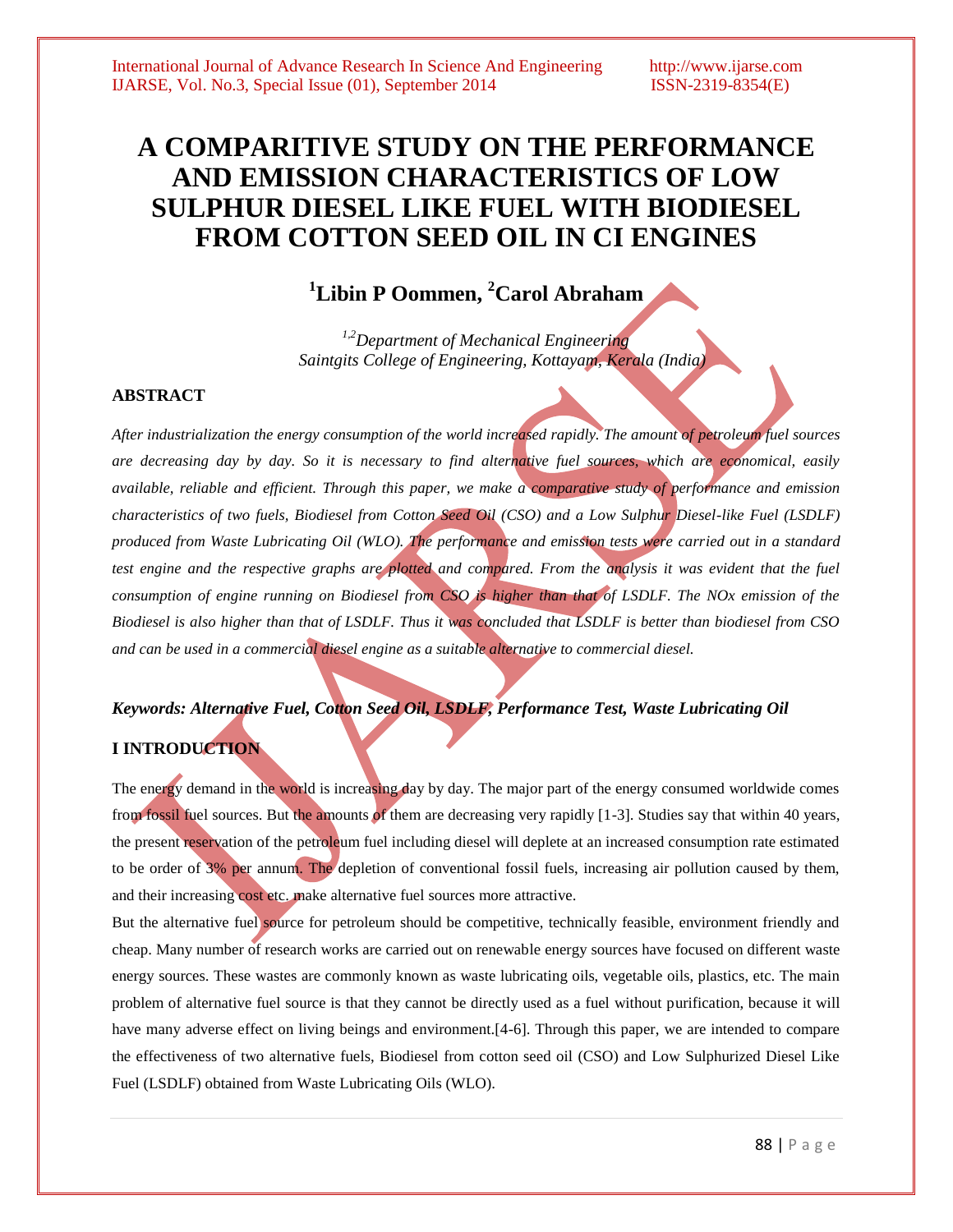Biodiesel from vegetable oils can be used as an effective alternative for commercial diesel. Dr.Rudlof Diesel developed the first diesel engine running on bio diesel. Later the abundant availability of petroleum fuel replaced the biodiesel. He used peanut oil as a fuel for the engine. The use of biodiesel in United States has a rapid increase now a day. Europe uses biodiesel, meeting current specifications for more than twenty years ago. Raw vegetable oils cannot be used as a direct fuel, because it leads to severe engine problems including engine deposits, injector chocking and piston ring sticking [7].The higher viscosity of vegetable oil is the main reason for this. This can be solved by through transesterification of vegetable oil to form methyl ester [8-11]. With the help of this process, we get a fuel viscosity that is close to that of diesel fuel. It is defined as the process of reacting a triglyceride with an alcohol in the presence of a catalyst to produce glycerol and fatty acid esters. The molecular weight of the ester molecule is roughly one-third that of a neat vegetable oil molecule and the ester has a viscosity approximately twice that of diesel fuel. In contrast, raw vegetable oil has a viscosity of 10 to 20 times that of diesel fuel.

Methyl esters is obtained [12] from used frying oil. Their fuel properties are compared with Austrian standards valid for rapeseed oil methyl ester. The content of the free fatty acids of the oil was between 0.26% and 2.12%. The removal of solid particles from the fuel is carried out through filtration at 40 ˚C. Then the oil was trans esterified using alkaline catalyst. But cloud points and pour points of vegetable oil esters are known to be much higher than diesel fuel and they will cause problems in cloudy weather.

The waste lubricating oils can be used as an efficient alternative fuel source. The WLOs are potentially inexhaustible energy sources since they are continuously used in mechanical parts of machines. Waste lubricant engine oil is one of the most important types of the WLOs since it will last as long as there are engines in use whether it is originated from crude oil or from other sources [13]. There is a large amount of WLO is discharged into the environment per year. The annual lubrication oil demand is about 40 million metric tons out of which 60% is generated as WLO. Around 7.6 million metric tons per year in United States, 2.2 million in the European Union and about 500,000 tons of WLO in Turkey are used.

It has been emphasized in many studies that waste engine oil harms people and environment. As there are inorganic matters such as lead, copper and halogens (C1, F, Br, and so on) in the structure of these oils. Without proper purification, the can be only used in cement industries [14, 15, 16]. One litre of WLO can contaminate 800,000 litres of water not usable, 5,000,000 tons of clean water undrinkable. Therefore, waste oils are one of the most abundant pollutant residues that are generated nowadays, reaching the value of 24 million metric tons per year. The WLO contains a high amount of sulphur. The primary product of combustion is sulphur dioxide (SO2), which is a major environmental pollutant. The SO2 reacts with atmospheric water vapour to produce sulphurous and sulphuric acids, both of which contribute to acid rains. As a result of the widespread distribution of the acid rain, the whole atmosphere may be threatened. So if we can use these WLO as an alternative fuel source, then we can reduce its amount and also can have an effective alternative fuel.

By using pyrolitic distillation method, we can produce a diesel like fuel (DLF) from WLO. But the sulphur value in DLF is far more than the standard values, so sulphur amount should be decreased with chemical methods. Hydro desulphurization (HDS) processes are used to reduce the sulphur levels in commercial fuels in today's refineries.[17]. However, the HDS processes consume huge amount of energy because these processes take place at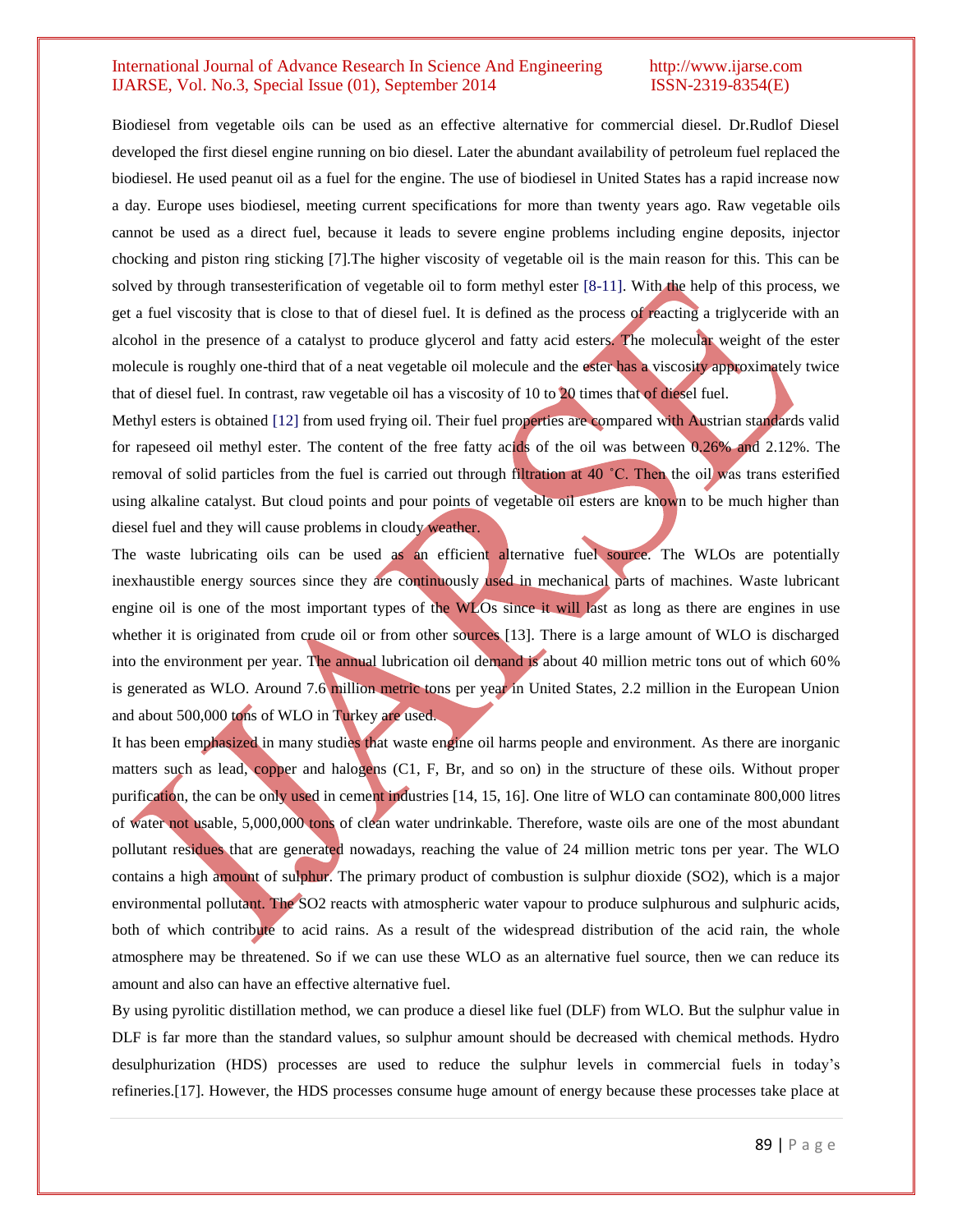high temperatures and high pressures, while the oxidative desulphurization (ODS) technology is proposed due to the less energy need. Thus ODS technology can be used to produce LSDLF from DLF [18]. Thus by applying oxidative desulphurization (ODS) method to DLF produced from WLO we can produce a desulphurized fuel named as low sulphur diesel-like fuel (LSDLF).

There have been many studies performed to produce alternative fuels from different fuel sources for gasoline and diesel engines and to investigate the effects of the fuels on the engine performance and emissions. Waste lubricating oils originated from crude oil [19] and biodiesel from non-edible plant oils [20, 21] were used as a fuel sources for the diesel engine.

Nye et al. [22] have investigated the effects of several important reaction parameters on the methnolysis of rapeseed, and found that one present NaOH or KOH was an effective reaction rate enhancer at room temperature, a 60-min reaction time was allowed. They concluded that a 6:1 molar ratio of methanol to oil gave the best conversion. The performance and emission characteristics of ethyl esters from waste hydrogenated soybean oil have been compared [24] with diesel and they found that biodiesel had a higher specific gravity and 1.9 times the viscosity than No. 2 diesel fuel at 40 ˚C.

Arpa et al. [23] produced gasoline-like fuel (GLF) and diesel-like fuel (DLF) by using WLO. These fuels were used in gasoline and diesel engines to examine the effects of the fuels on performance and emission of the both engines. However, the amount of sulphur in the DLF was very high. M.J. Fuentes and R. Font studied about the combustion nature of the waste lubricating oil form car.

# **II OBJECTIVES OF THE WORK**

The various objectives of this work includes

- To obtain an alternative fuel, that can be effectively used in Diesel engine.
- To Study the performance and emission characteristics of Biodiesel from Cotton Seed Oil (CSO) and a Low Sulphurized Diesel Lie Fuel (LSDLF) from Waste Lubricating Oil (WLO).
- To compare the performance of a diesel engine using these two fuels.

# **III PRODUCTION OF THE FUELS UNDER TEST**

# **3.1 Preparation of biodiesel from Cotton Seed Oil (CSO)**

A mixture of Methanol (99.9%) and sodium hydroxide are taken in a glass bottle. The bottle is provided with a narrow neck in order to prevent the splashing of the mixture. It is shacked for 15 minutes and while mixing it become heated and we get sodium methoxide. The cotton seed oil (one litre) is heated in an electric oven for 45- 50˚C.This hot oil is mixed with the sodium methoxide and stirred well about one hour and is heated in an oven about 55-60 ˚C. After 24 h, we get a clear reddish liquid on the top with heavy black glycerine setting out at the bottom. Then the biodiesel was separated from glycerin. The production of biodiesel from cotton seed oil depends on many factors like, amount of catalyst present, reaction time etc.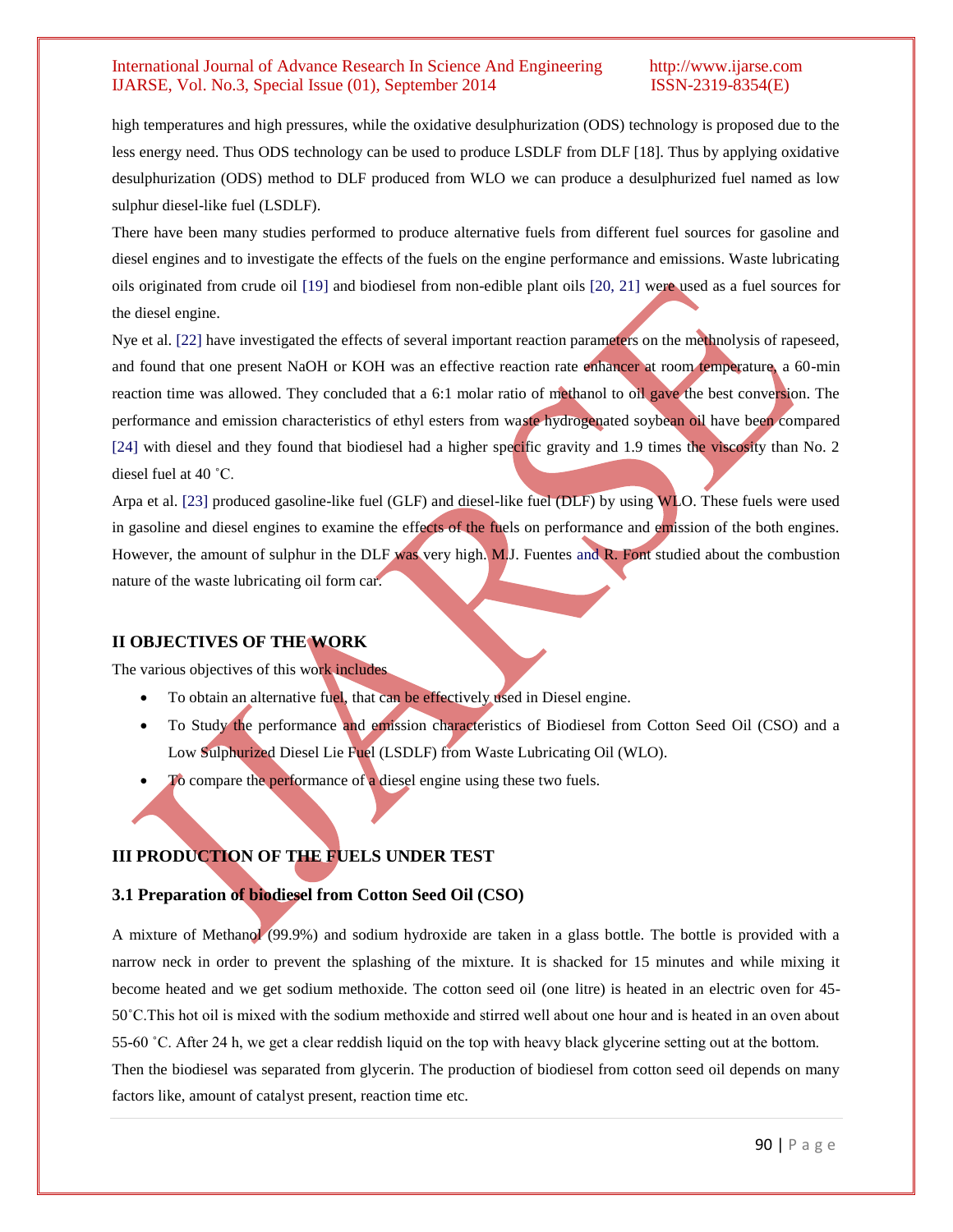# **3.2 Preparation of LSDLF from WLO**

The production process mainly consists of two processes, pyrolitic distillation followed by oxidative desulphurization on waste lubrication oils.

# **3.2.1. Pyrolitic distillation system.**

An efficient pyrolitic distillation system is used to obtain a fuel having properties similar to commercial diesel from waste lubrication fuel. The diagrammatic representation of the system is given in Fig 1. The system consists of a waste oil tank, oil pump, oil filer, reactor, condenser, fuel storage tank and a control panel. The waste oil storage tank was used to collect WLO having several poisonous materials it. The WLO was pumped from the tank to the reactor, and then it was made to flow through the filters with 20 µm. The most important part of the system is the reactor as thermal treatment during heating of the WLO was performed there. The reactor, designed for this type of studies and experiments, was a fully insulated cylindrical chamber of inner diameter 30 cm and height 40 cm. In order to be able to complete all characteristic and performance tests, the reactor with the large volume for purpose of



**Fig 1. Schematic diagram of the pyrolitic distillation system.**

An another important part of the reactor is an electric heater having a heating a capacity of 5kW can be used to heat the oil up to 600° C. The control unit is used to control the temperature inside the reactor by adjusting the voltage input. Desired temperatures were measured by means of thermocouple. Another part of the system is a mixer that is used in the reactor. The mixer is employed for blending the waste oil sample taken into the reactor to obtain uniform temperature. Otherwise, there would be a temperature layer within the reactor. Also a water cooled condenser unit that is used to distillate the oil vaporized in the reactor.

The pyrolitic conditions have very much importance in the process. Heating rate, time and temperature of WLO etc. are very much important. If the heating rate is very high, then heavy hydrocarbons will be produced during the pyrolysis process. The following curve gives the relationship between the temperature and the time required for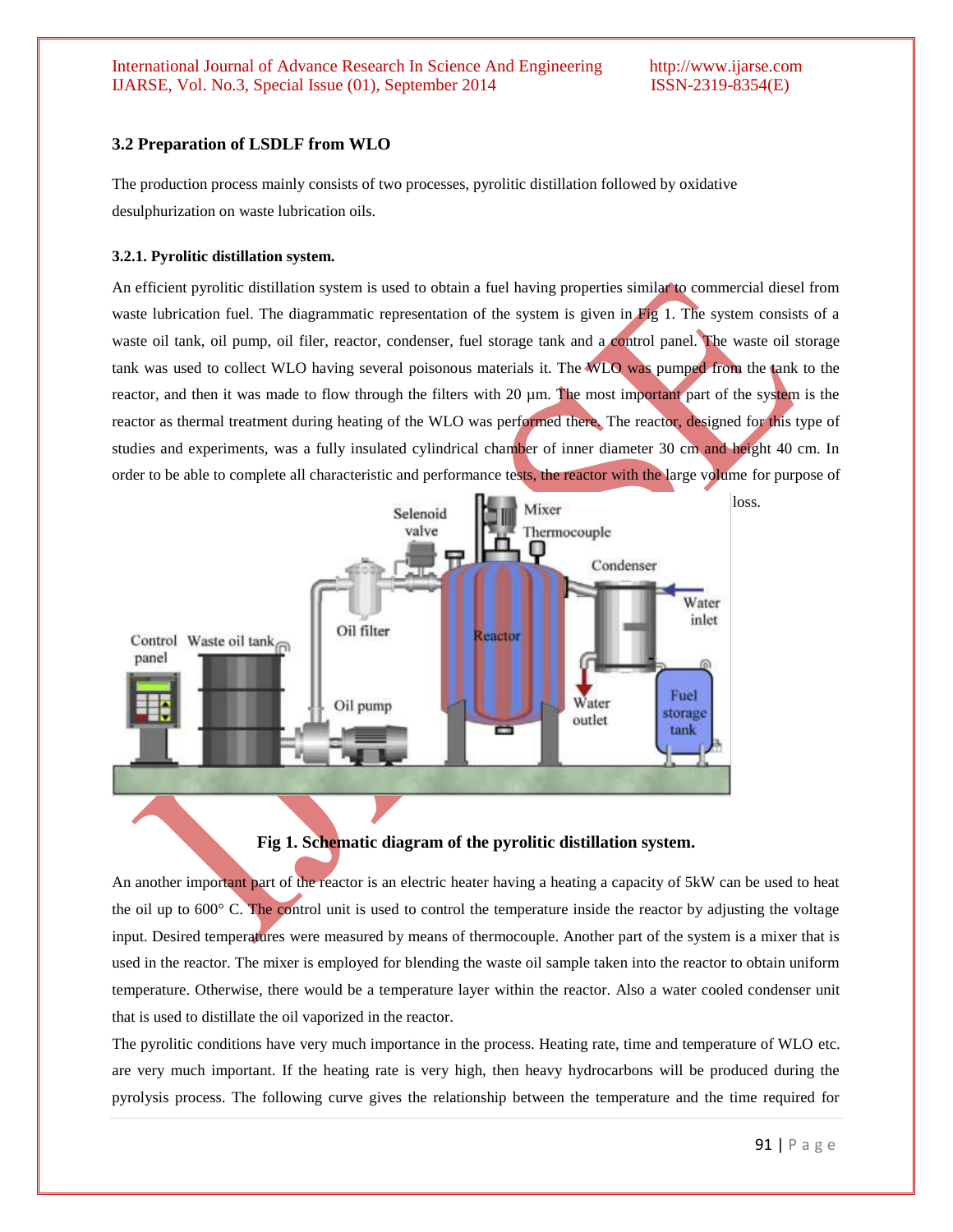pyrolysis.

#### **3.2.2 Oxidative desulphurization (ODS)**

The HDS method requires huge amount of energy and that is why we prefer ODS. It uses Hydrogen peroxide with an organic acid to reduce the sulphur level. The fuel is mixed with H2O2 and formic acid and the oxidative reaction takes place below 100°C. [27].The mixture of 10 g of 98% hydrogen peroxide and 20 g of 30% formic acid was prepared, and 2, 4, 6, 8, and 10 g from the mixture was added into the five samples of 100 ml DLF, respectively. The samples were heated up to 40, 50, 60 and 70 °C under atmospheric pressure for 120 min. Then all samples were washed with 15 ml of distilled water to remove unused oxidant in the fuel sample. Fuel samples staying at the upper layer of the container were used in sulphur determination.

### **IV EXPERIMENTAL SET UP**

In order to predict the behaviour of the fuel inside the engine, we must have a clear cut idea about the performance and emission characteristics of the fuel. This will help us to now about the effect of the fuel on the performance of the engine and its emission parameters and thus we can predict the commercial utility of the fuel.

For the comparative study of the two fuels, Biodiesel from cotton seed oil and LSDLF we use a single cylinder, water-cooled, 4-stroke, diesel engine. The experimental set up is given in Fig 2. The engine was a commercial diesel engine and it was coupled with a dynamometer (the specifications are given in the Table 4.1). All experiments were conducting at standard temperature and pressure. A tachometer is used to measure the engine speed. A water brake dynamometer was used for engine torque measurement. The outlet temperature of both exhaust gas and cooling water is obtained from respective thermocouples on their passages. During testing, the engine was made run for ten minutes in order to obtain the steady state and then the recording process began. The measurement began at when the engine started operating faultless and it was loaded partially for an interval of 500 rpm.

|  | <b>Engine type</b> | Four stroke       |
|--|--------------------|-------------------|
|  | Fuel type          | Diesel            |
|  | Bore               | $80 \text{ mm}$   |
|  | <b>Stroke</b>      | $70 \text{ mm}$   |
|  | Cooling type       | Air cooled        |
|  | Maximum Torque     | 40 Nm at 2000 rpm |

#### **Table 4.1 Test Engine Specifications**

# **4.1 Exhaust Gas Analyzer**

To measure the exhaust emissions from the test engine, we use Greenline 8000 model exhaust gas analyzer. The exhaust emissions were measured at 30 cm from the exhaust valve. A filter paper is used to measure the some emissions from the engine. The specifications of the exhaust gas analyzer are given in Table 4.2. A probe is placed inside the exhaust pipe and the emission results are printed out with the help of a printer.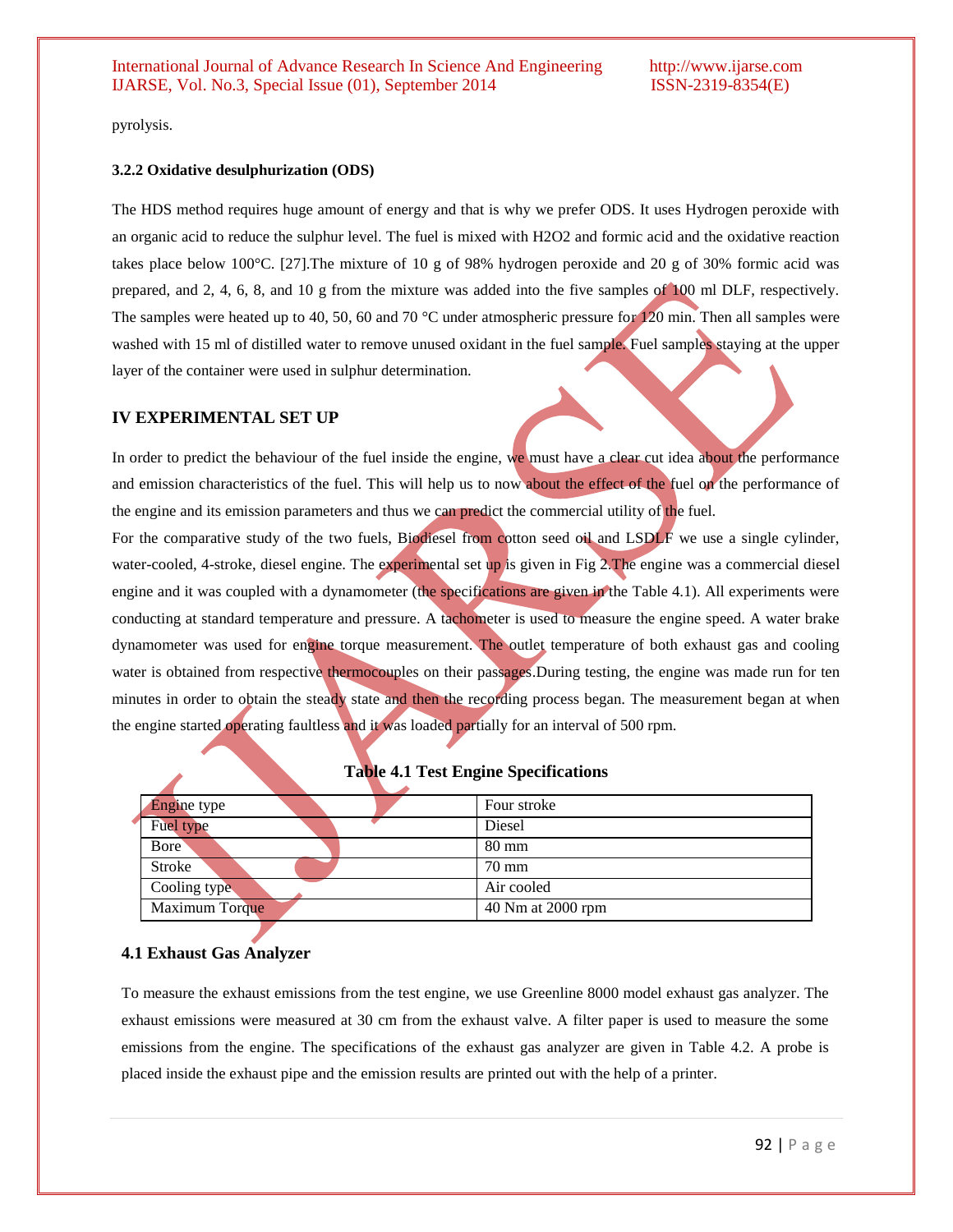| Parameter       | Sensor type     | Range        | Accuracy               |
|-----------------|-----------------|--------------|------------------------|
| O <sub>2</sub>  | Electrochemical | $0-25%$      | $+ -0.1\%$             |
| CO              | Electrochemical | $0-8000$ ppm | $<$ 300= +-10ppm       |
| NO              | Electrochemical | $0-4000$ ppm | $<$ 100 ppm=+-5 ppm    |
| NO <sub>z</sub> | Calculated      | $0-4000$ ppm |                        |
| 50.             | Electrochemical | 0-4000ppm    | $<$ 100 ppm= $+$ -5ppm |
| ags             | Thermocouple    | $0-1000$     |                        |

**Table 4.2 Specifications of a Greenline 8000 Exhaust gas analyser**

# **V RESULTS AND DISCUSSION**

The performance and emission characters of a fuel are very much important in order to predict whether the fuel can be used commercially in an engine or not. In our work we compare the performance and emission characteristics of Biodiesel from CSO and LSFLD from WLO.

### **5.1 Performance Results.**

The performance of the fuels inside the engine is evaluated by considering the break specific fuel consumption (BSFC) and the break thermal efficiency of the two fuels, Cotton Seed Methyl Ester (CSMO) and Low Sulphur Diesel Like Fuel (LSDLF)) with the engine speed. The performance tests were carried out in the specified test engine and the readings were taken at equal intervals. The Brake Specific Fuel Consumption (BFC) and The Break Thermal Efficiency compared by plotting them against the engine speed.



**Fig 2. Schematic representation of the experimental set up. 1. Engine Chassis 2. Exhaust gas analyzing probe 3. Exhaust gas Analyser 4. Single cylinder diesel engine 5. Load cell 6. Dynamometer 7. Tachometer 8. Control unit 9. Fuel burette 10. Fuel container**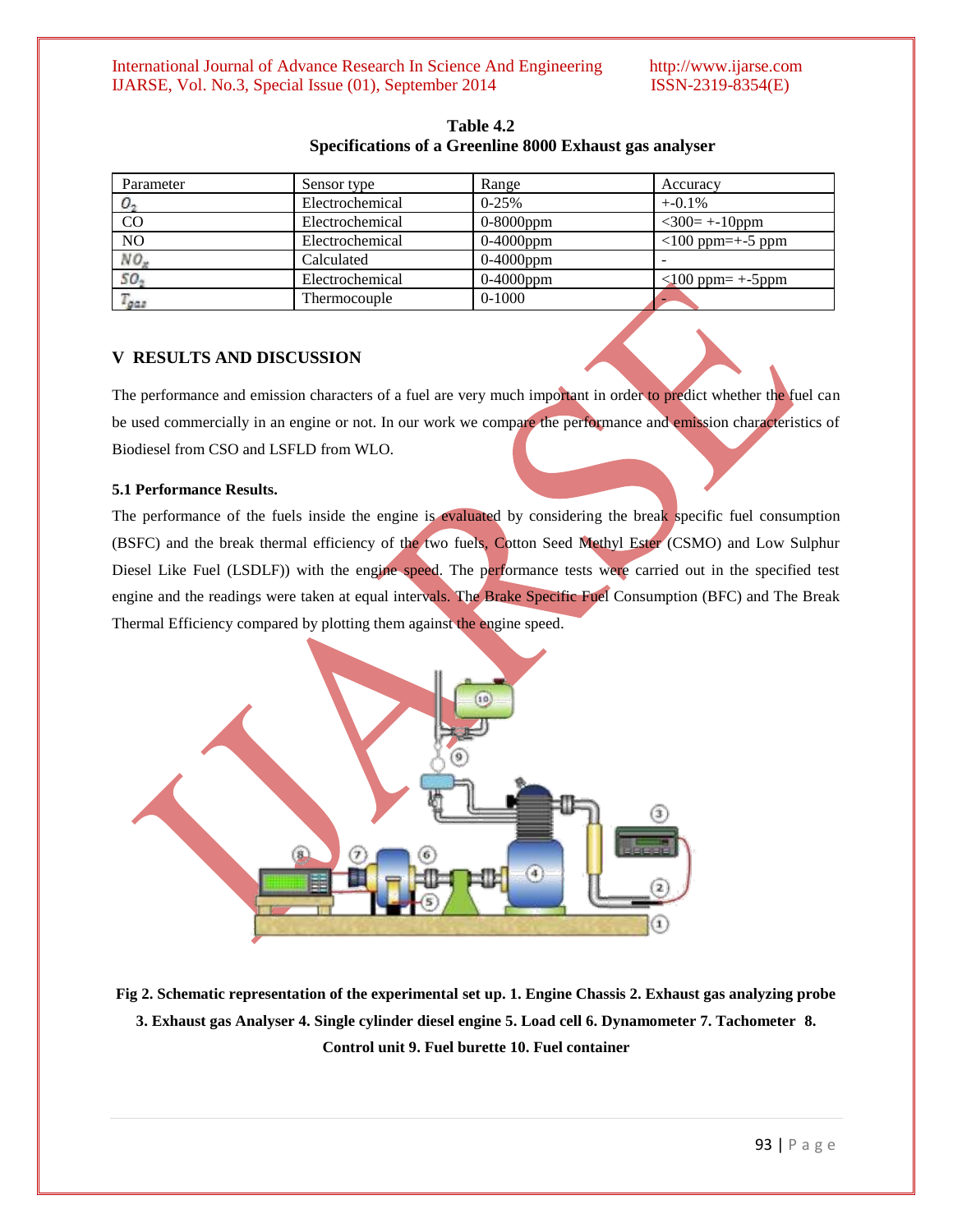### **5.1.1 Break Thermal Efficiency Vs Engine Speed**

The break thermal efficiency of the biodiesel from cotton seed oil (CSO) and the LSDLF from WLO are plotted against the engine speed and is given in figure 3.. The brake thermal efficiency is defined as the actual brake work per cycle divided by the amount of fuel chemical energy. It is clear from the figure that as the engine speed increases, the output power increases, which leads to the increase in the break thermal efficiency of the biodiesel from CSO. After a particular value of the test engine speed, 850 rpm, the engine efficiency decrease

The break thermal efficiency gives an idea about the output generated by the engine with respect the heat supplied in the form of fuel. From Fig 3, it is clear that break thermal efficiency of LSDLF is slightly higher than that of Biodiesel from CSO



**Fig 3. Comparison of break thermal efficiencies of biodiesel from CSO and LSDLF**

# **5.1.2 Break Specific Fuel Consumption (BSFC) Vs Engine Speed**

The amount of consumption is one of the major performance characteristic of the fuel. The BSFC is the ratio of the fuel consumption to the power of the engine, which shows the amount of fuel supplied to the engine per unit power production**.** The following figure, Fig 4 shows the comparison between BSFC of Biodiesel and LSDLF.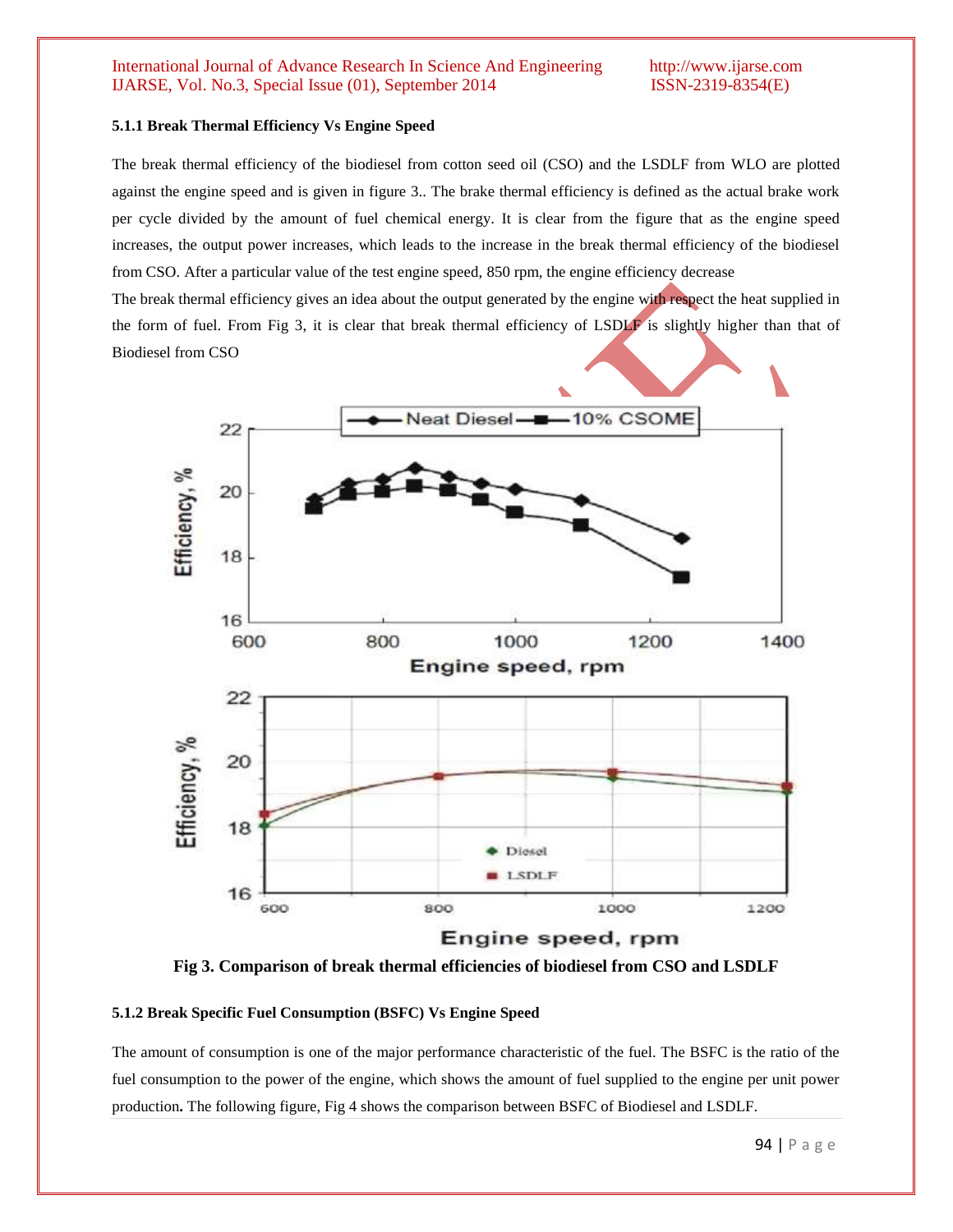The BSFC curve has a higher value at low speeds, slightly levels of at higher speed and then again increases at higher speeds. At low speeds the heat loss to the combustion chamber walls is proportionately higher and combustion efficiencies higher resulting in larger fuel consumption. At the high speed the frictional power increases with a rapid rate, resulting in a slower decrease in break power with a consequent increase in BSFC.

It is very clear from the figure that the fuel consumption of the biodiesel is much higher compared with the commercial diesel. This is due to the fact that the biodiesel have a poor heating value when comparing with commercial diesel. SO we need more amount of biodiesel than the commercial diesel. It is one of the main drawback of the biodiesel form cotton seed oil (CSO).



**Fig 4. Comparison in BSFC of Biodiesel and LSDLF with engine speed**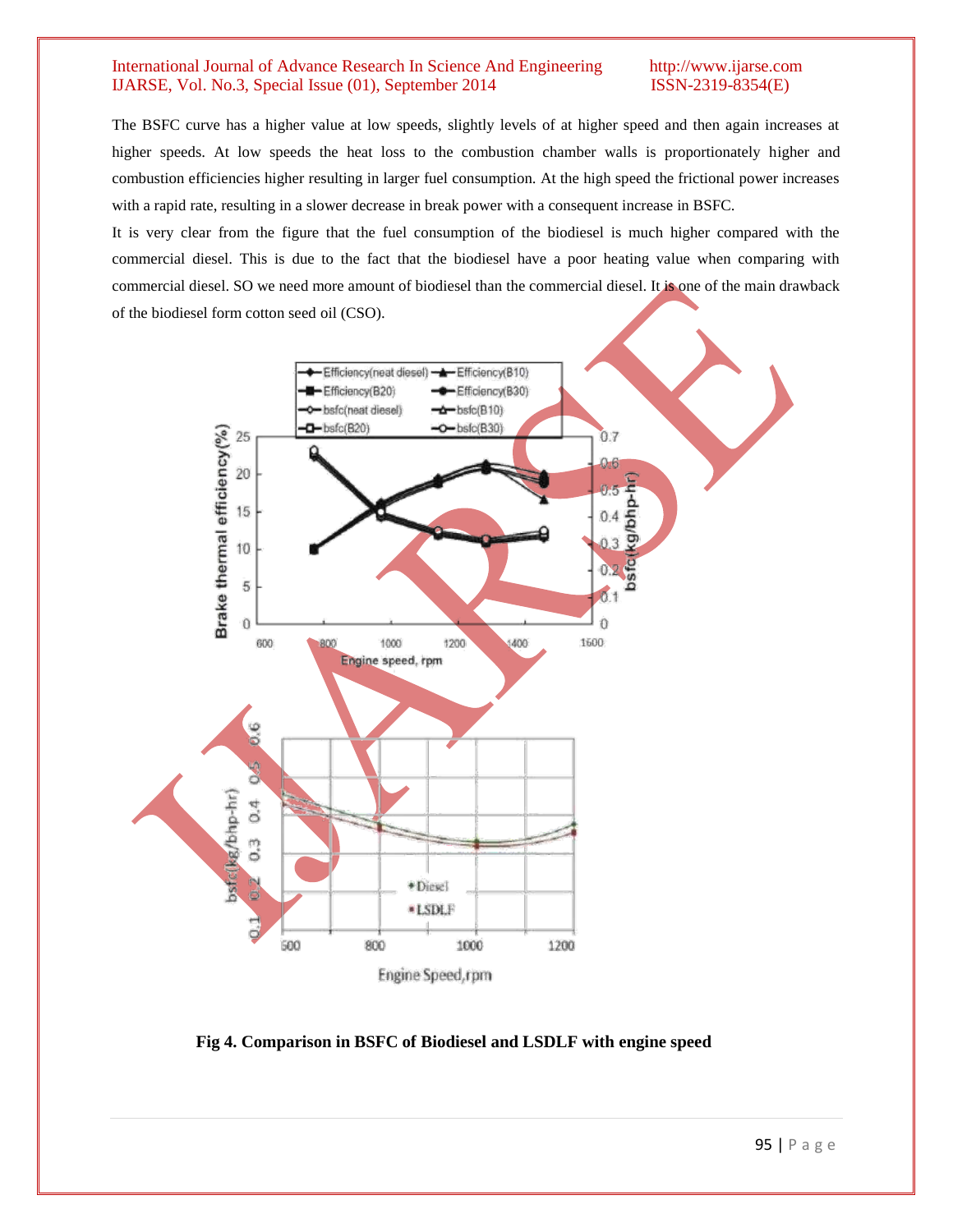# **5.2 Emission Results**

When a fuel is burnt in engine cylinders, some main compounds or substances can be exhausted from the engine. These substances like SO2, NOx, hydrocarbons etc. will have adverse effect in the environment and combustion efficiency. In this study, the emission characteristics of the two fuels are compared by considering the SO2 emissions and NOx emissions.

# **5.2.1 Comparison of SO2, emissions**

SO2, values are of great importance in terms of energy and the environment. Therefore, it is necessary to decrease the sulphur amount of fuels to standard values. The comparison of SO2, emission from biodiesel blends and LSDLF is given in Fig 5.Different biodiesel blends are tested in the test engine and the SO2, produced from each of the blend is given in the data. As the Speed increases the amount of SO2, increased, which is followed by a decrease in its amount. When the engine runs at higher speed, the concentration of SO2, again increases. Thus it is clear that as the speed increases, the emission of SO2, increases.

At the rated speed of 2000 rpm, the Biodiesel blends have noticeable amount of SO2 emission Initially the SO2 emission is lower, but it increase as the speed increases . As the speed reaches above 2500 rpm, the amount of SO2 emission again falls. But after a short period it again increases. Thus we can conclude that the amount of SO2 emission from biodiesel from CSO is much higher.



Engine speed (rpm)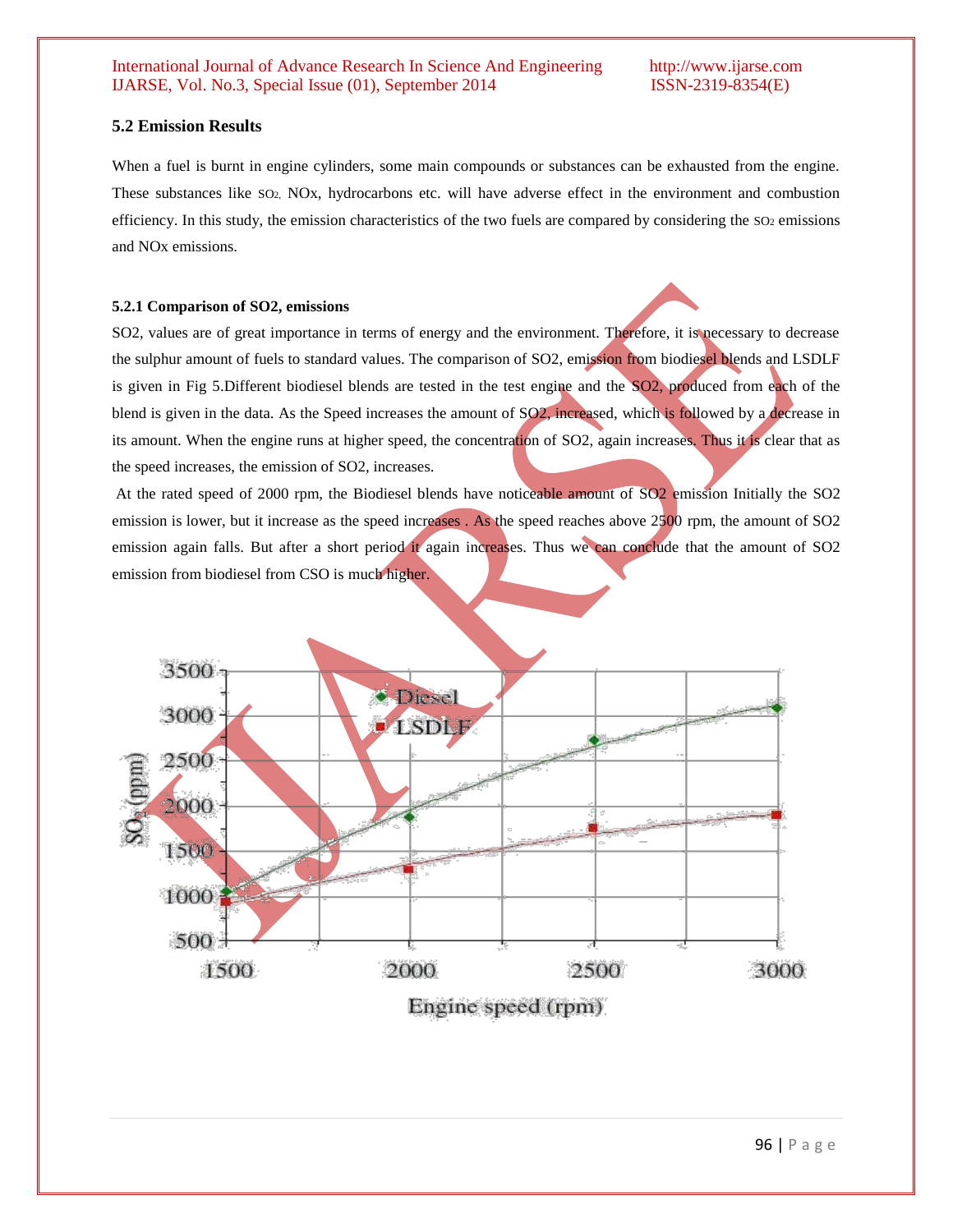When we consider the SO2 emission from LSDLF, as a result of the oxidative desulphurization method, sulphur amount of DLF is decreased to a value of 420 ppm, and it is named as LSDLF. It is seen from the figure that the SO2, values for the LSDLF are lower compared to those of biodiesel blends at rated speed of 2000 rpm.The result is normally expected results, because the amount of sulphur in LSDLF is lower than that of the diesel fuel.. This is positive effect on environment, because the lower SO2, gases release to the atmosphere decrease sulphuric acid (H2SO4) formation by reacting with water vapour in the atmosphere, and they harm all living things. The formation of H2SO4 will leads to acid rain, which will harm all the human life.

Thus we can conclude that the SO2, emission from LSDLF is quite lower than the biodiesel blends from cotton seed oils. The Oxidative desulphurization method (ODS), which is used in the production process of Low Sulphur Diesel like Fuel (LSDLF) results in the lower SO2 emission from LSDLF.





#### **5.2.2 NOx Emissions**

The formation of the NOx highly depends on combustion temperatures, the oxygen concentration and residence time for the reaction to take place. It is considered that nitrogen (N2) and oxygen (O2) in the combustion chamber dissociate into their atomic states, and participate in a series of reactions at high combustion temperature.

A comparative study on the NOx emissions from the both fuels has been conducted and the results are given in figure 6. At rated speed, the NOx emission from the biodiesel blends are higher compared with LSDLF. This is due to the presence of extra oxygen present in the biodiesel molecules. This extra oxygen will leads to the formation of extra NOx emissions. Thus it is clear that the NOx emissions from biodiesel from cotton seed oil are higher than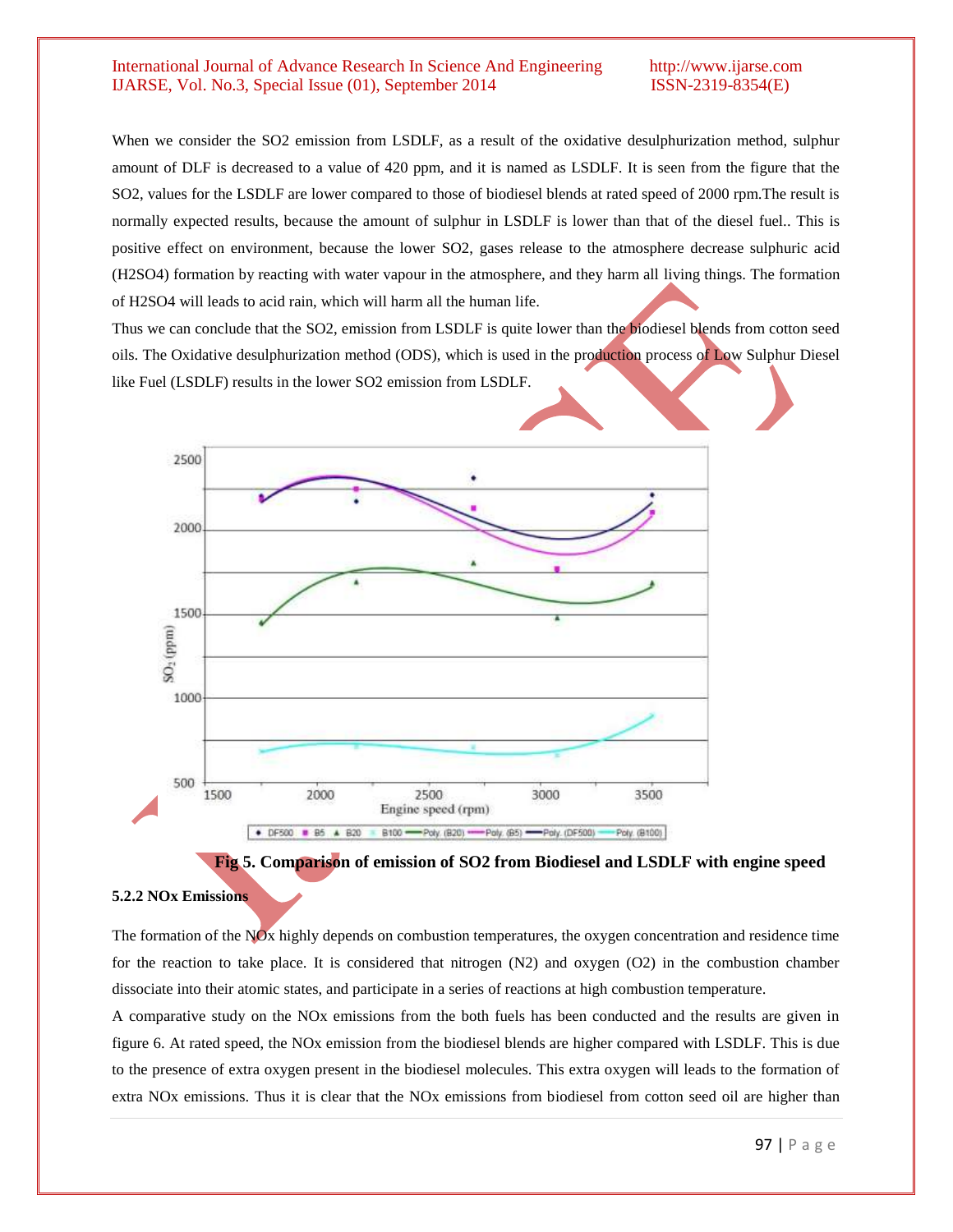LSDLF from WLO.



Engine speed (rpm)

# **VI CONCLUSIONS**

The world is in dire need of cheap, efficient, alternative fuel source. We need a cheap, effective, reliable, efficient alternative fuel. Through this study we compare two alternative fuels, Biodiesel from Cotton Seed Oil (CSO) and Low Sulpher Diesel Like Fuel (LSDLF) from Waste Lubricating Oil (WLO) and we got the following conclusions.

- □ Biodiesel from cotton seed oil and LSDLF from WLO are two better alternatives for commercial diesel.
- $\Box$  Although the performance characteristics of both fuels are slightly similar, the Break Specific Fuel Consumption (BSFC) of engine is high, when it is running on biodiesel than running on LSDLF.
- $\Box$  On comparison it's clear that the emissions of SO2 and NOx from the biodiesel are larger when we compare with LSDLF.
- $\Box$  Thus from both performance and emission results of the two fuels, LSDLF have lesser fuel consumption, higher break thermal efficiency, lesser NOx emission problems than Biodiesel from Cotton Seed Oil (CSO).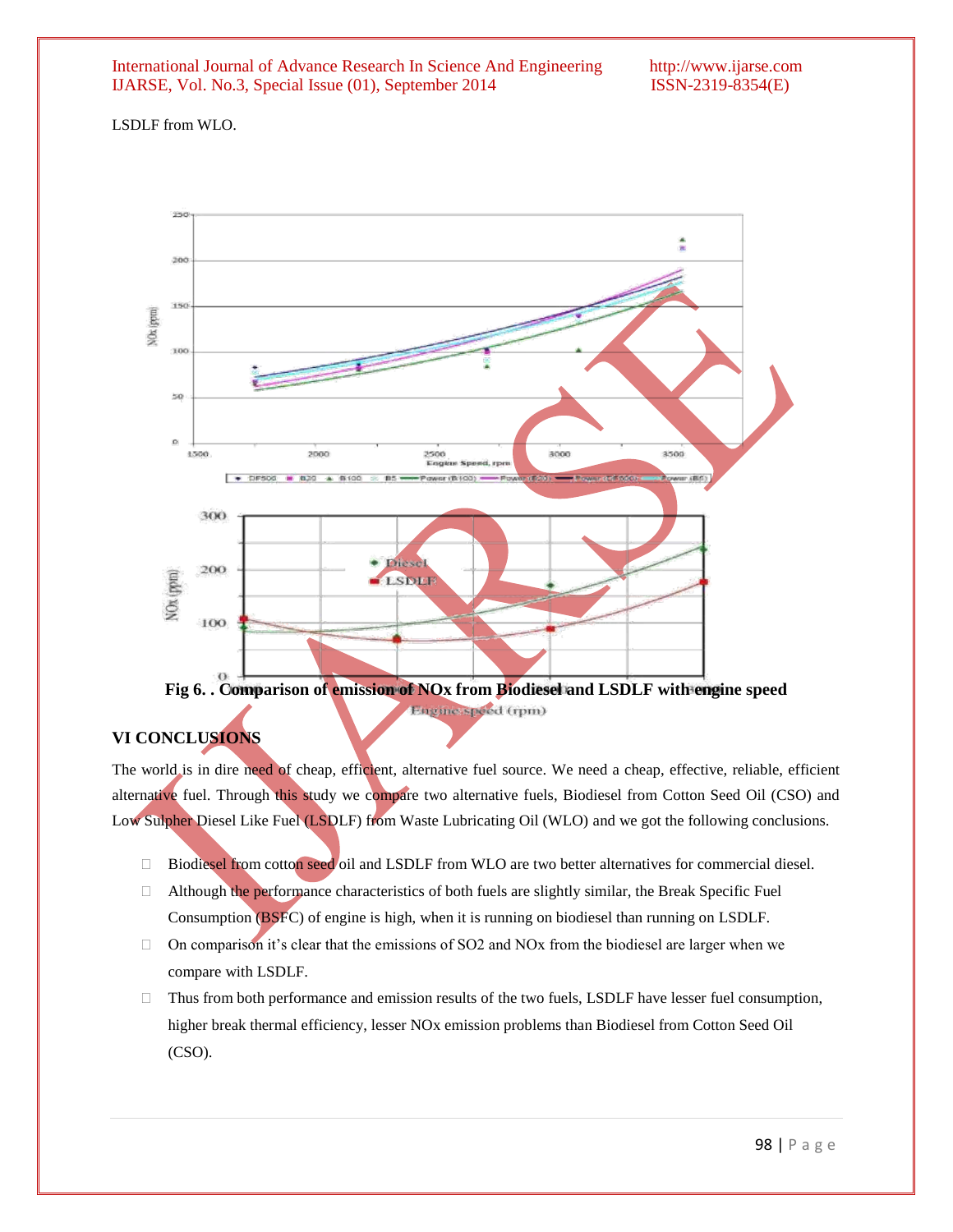### **REFFERENCES**

[1] A. Demirbas, Progress and recent trends in biodiesel fuels, Energy Conversion and Management 50 (2009) 14– 34.

[2] A. Demirbas, Biodiesel: a realistic fuel alternative for diesel engines, Springer, London, 2008.

[3] A. Demirbas, Importance of biodiesel as transportation fuel, Energy Policy 35 (2007) 4661–4670.

[4]O. Arpa, R. Yumrutas¸ , Experimental investigation of gasoline-like fuel obtained from waste lubrication oil on engine performance and exhaust emission, Fuel Process. Technol. 91 (2010) 197e204.

[5] O. Arpa, R. Yumrutas , Z. Argunhan, Experimental investigation of the effects of diesel-like fuel obtained from waste lubrication oil on engine performance and exhaust emission, Fuel Process. Technol. 91 (2010) 1241e1249.

[6] O. Arpa, R. Yumrutas, , M.H. Alma, Effects of turpentine and gasoline-like fuel obtained from waste lubrication oil on engine performance and exhaust emission, Energy 35 (2010) 3603e3613.

[7] G. Velgutth, Performance of vegetable oil and their monsters as fuels for diesel engines, SAE Paper 1983: Paper Number 831358.

[8] S.J. Clark, L. Wagner, M.D. Schrock, P.G. Piennar, Methyl and ethyl soybean esters as renewable fuels for diesel engines, JAOCS 61 (10) (1984) 1632–1638.

[9] M.N. Pestes, J. Stanislao, Piston ring deposits when using vegetable oil as a fuel, Journal of Testing and Evaluation 12 (2) (1984) 61–68.

[10] L.A. Perkins, C.L. Peterson, Durability testing transesterified winter rape oil (Brassica napus L.) as fuel in small bore, multi-cylinder DI diesel engines, SAE Paper, Paper Number 911764, 1991.

[11] Q.M. Zhang Felderman, C.L. Peterson, Diesel engine durability when fuelled with methyl ester of winter rapeseed oil, ASAE Paper, Paper Number 881562, 1988

[12] Q. Zhang, The effects of methyl ester on winter rapeseed oil on diesel engine durability, M.S. Thesis, University of Idaho, Department of Agriculture Engineering, 1988

[13] B. Salah Al-Omari, Used engine lubrication oil as a renewable supplementary fuel for furnaces, Energ. Convers. Manage. 49 (2008) 3648e3653.

[14] T. Bhaskar, M.A. Uddin, A. Muto, Recycling of waste lubricant oil into chemical feedstock or fuel oil over supported iron oxide catalysts, Fuel 83 (2004) 9–15.

[15] A.M. Mastrral, M.S. Callen, T. Garcia, M.V. Navarro, Improvement of liquids from coal–tire co-thermolysis characterization of the obtained oils, Fuel Processing Technology 68 (2000) 45–55.

[16] Y. Sakata, M.A. Uddin, A. Muto, Degradation of polyethylene and polypropylene into fuel oil by using solid acid and non-acid catalysts, Journal of Analytical and Applied Pyrolysis 51 (1999) 135–155.

[17] C.S. Song, Global energy challenges and role of catalysis for clean fuels and hydrogen energy development, Catal. Today 86 (2003) 211e263.

[18] J. Zongxuan, L.Ü. Hongying, Z. Yongna, L. Can, Oxidative desulfurization of fuel oils, Chin. J. Catal. 32 (5) (2011) 707e715.

[19] S.B. Al-Omari, Used engine lubrication oil as a renewable supplementary fuel for furnaces, Energ. Convers.